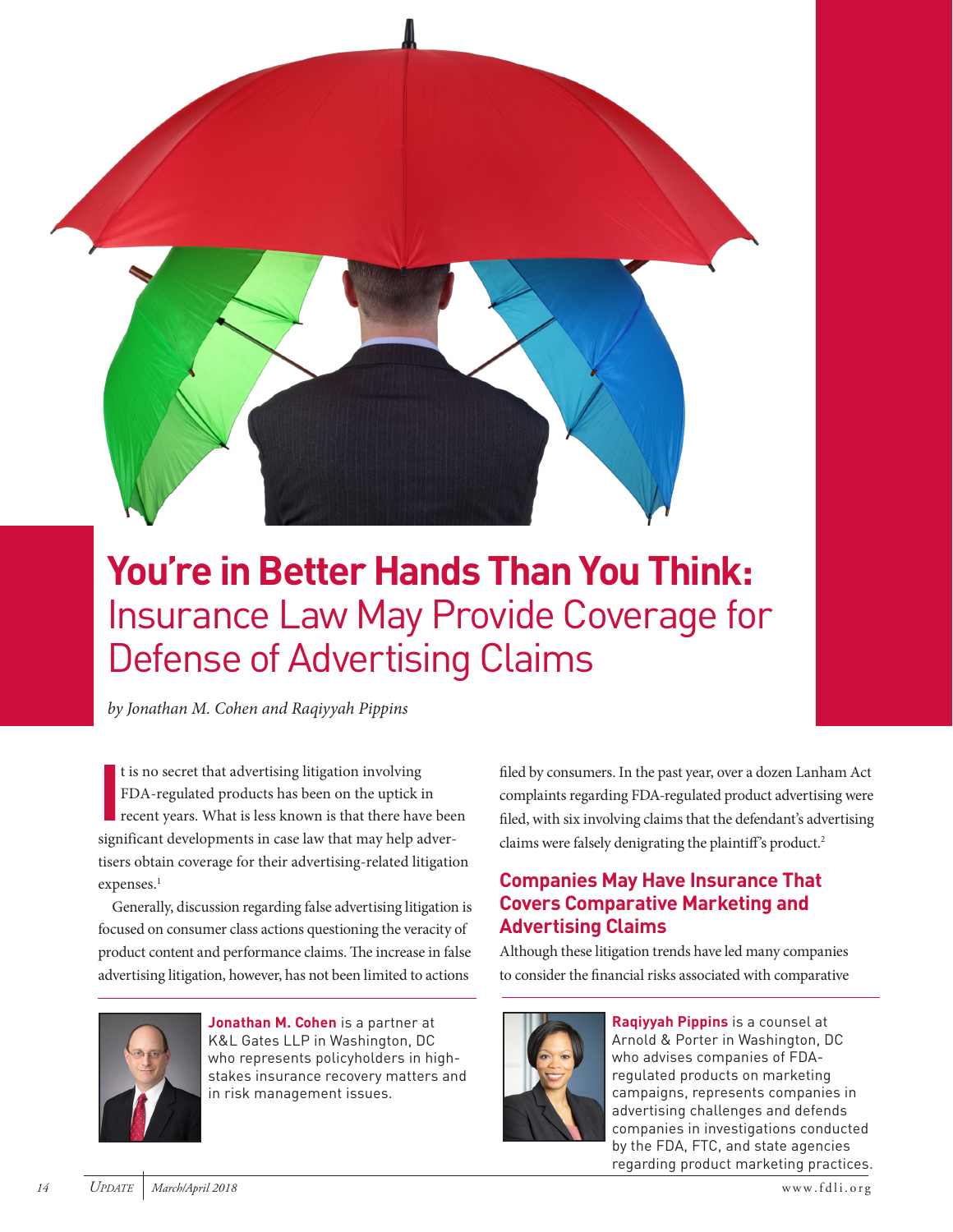product marketing claims to be substantial, many companies have insurance policies that might cover some or all of their defense or liability costs for such claims. Under some policies, companies may have coverage for claims alleging product disparagement, as well as claims alleging misrepresentation or false advertising.

Most companies in the United States have insurance under a standard-form general liability policy. Typically, general liability policies cover damages that a company becomes obligated to pay to third parties because of, among other things, specified "advertising" or "personal" injuries.

General liability policies usually define advertising or personal injury to include a laundry list of "offenses" that trigger coverage. Some categories of offenses are limited to harms allegedly committed in the course of a company's advertising activities. These categories typically include "the use of another's advertising" in the policyholder's advertisement and the infringement "of another's copyright, trade dress or slogan" in the policyholder's advertisement. These standard-form coverages mean that general liability policies may provide at least some coverage for claims of advertising misappropriation or for certain categories of copyright infringement in the course of an advertising campaign.

Significantly, general liability policies also cover damages arising from the "oral or written publication of material that slanders or libels a person or organization or disparages a person's or organization's goods, products or services."3 Whether an advertising or marketing claim results from slander, libel, or disparagement is an oft-litigated issue.

### **Lessons Learned**

As an initial matter, many courts have held that terms in an insurance policy have their ordinary, dictionary meanings, rather than a technical legal meaning. *See, e.g.*, *Foster Poultry Farms, Inc. v. Certain Underwriters at Lloyd's, London*, Civ. No. 1:14-953, 2016 WL 235211, at \*8 n 8 (E.D. Cal. Jan. 20, 2016) ("a multifaceted term that is undefined in an insurance contract 'is not given a narrow, technical definition by the law'" (*quoting Michaels v. City of Buffalo*, 651 N.E.2d 1272, 1273 (N.Y. 1995))). Under this principle, an insured may assert that the general liability policy should cover a third-party claim grounded on disparaging, slanderous, or libelous statements, even if the complaint does not expressly allege the torts of slander, libel, or disparagement. However, companies should be aware that some courts nonetheless sometimes have looked to these common law torts in evaluating the policy's meaning.

Whether a third-party complaint alleges "disparagement" under a general liability policy has recently been a particularly hard-fought issue. Where a plaintiff alleges that a defendant directly disparaged its product, most courts (and many insurers) have accepted that a general liability policy's disparagement coverage applies. For example, where a plaintiff alleges that a policyholder specifically claimed that the plaintiff's product has a bad taste, causes negative health consequences, or violates the law, there is a good argument that such a claim would trigger disparagement coverage. *See, e.g.*, *Millennium Labs., Inc. v. Darwin Select Ins. Co.*, 676 F. App'x 734 (9th Cir. 2017) (holding insurer had duty to defend claim where insurer was on notice that allegation was that competitor's business was illegal).

However, courts have been more divided where the allegedly disparaging conduct is indirect or implied. Some courts have rejected disparagement coverage under some factual scenarios. For example, one court held that disparagement coverage does not apply to a statement that simply stated that the defendant's own product has certain benefits. *See Welch Foods, Inc. v. Nat'l Union Fire Ins. Co.*, Civil Action No. 09-12087, 2010 WL 3928704 (D. Mass. Oct. 1, 2010), *aff'd on other grounds*, 659 F.3d 191 (1st Cir. 2011). Another court held that price comparisons, without more, do not constitute covered disparagement. *Hartford Cas. Ins. Co. v. Swift Distribution, Inc.*, 326 P.3d 253 (Cal. 2014). One court even held that a statement that a competitor's product was not as advertised did not constitute covered disparagement. *Vitamin Health, Inc. v. Hartford Cas. Ins. Co.*, 685 F. App'x 477 (6th Cir. 2017).

Importantly, though, other courts, in other factual circumstances, have found coverage. One court held that a claim that a company's product was better than its competitor's product constituted implied disparagement that triggered coverage. *Epiphany, Inc. v. St. Paul Fire & Marine Ins. Co.*, 590 F. Supp. 2d 1244 (N.D. Cal. 2008). Another court reached a similar conclusion, holding that statements implying that a competitor's product is of lower quality than it actually is may constitute covered disparagement. *See Michael Taylor Designs, Inc. v. Travelers Prop. Cas. Co. of Am.*, 495 F. App'x 830 (9th Cir. 2012). In both cases, the policyholders made claims that gave an allegedly false impression of the relative quality of their products to their competitor's product. Still another court held that a defendant had coverage based on the allegation that it had disparaged the plaintiff's products by stating that it